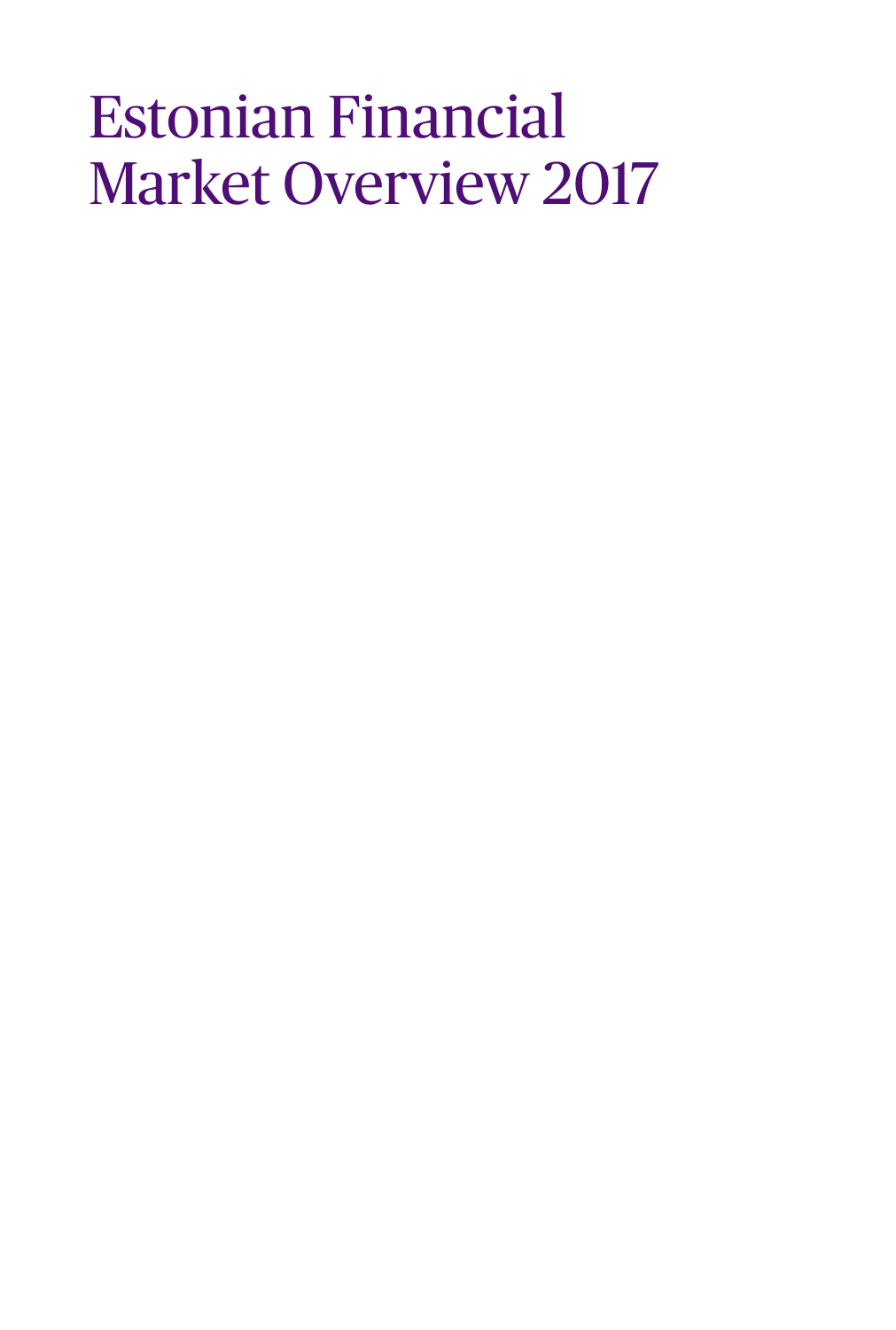

### Finantsinspektsioon

Sakala 4 15030 Tallinn Phone: + 372 668 0500 Fax: + 372 668 0501 Email: info@fi.ee Web page: www.fi.ee

This overview is based on the data presented by the market participants under the supervision of Finantsinspektsioon.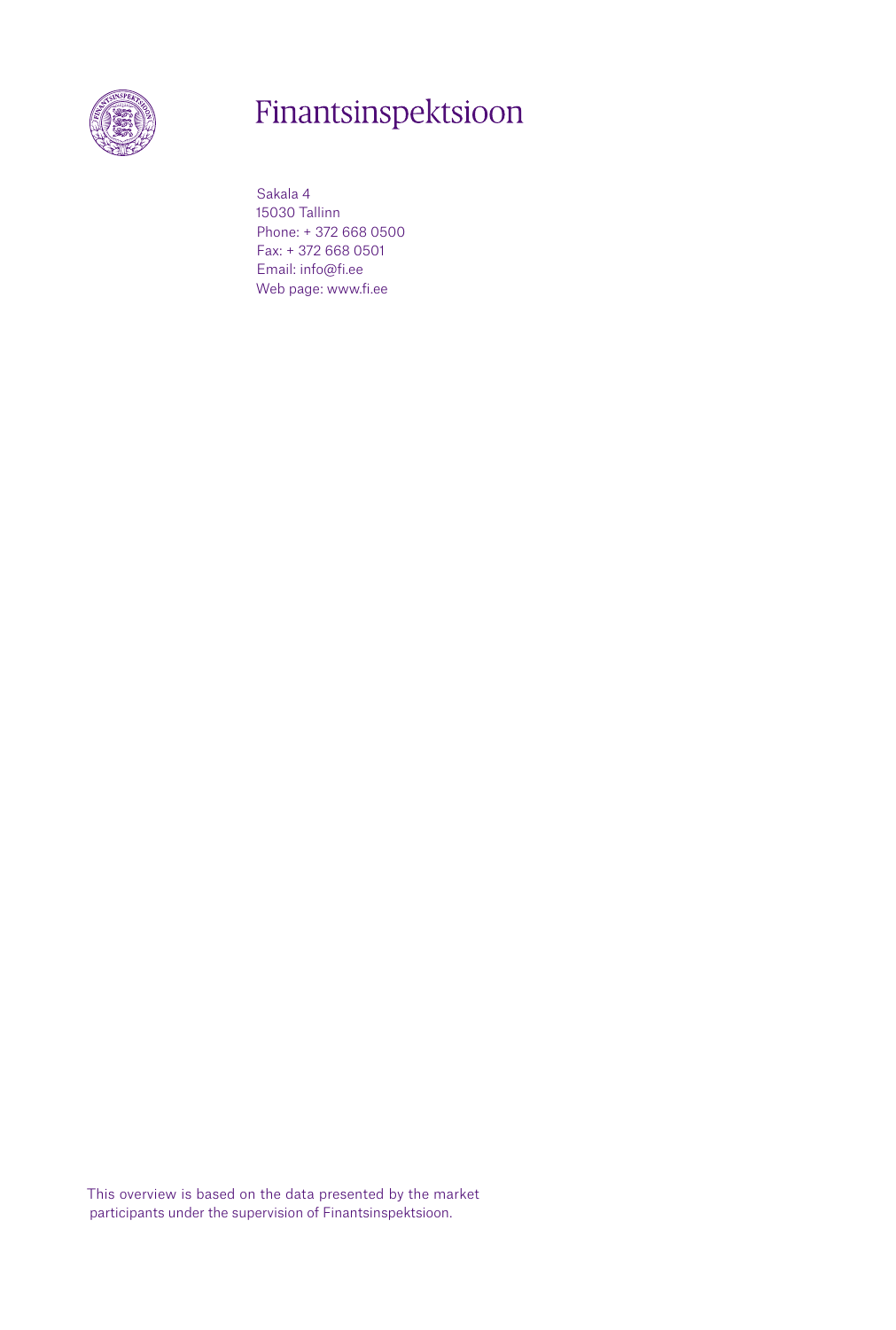## Table of contents

| <b>Credit institutions</b>                 | $\overline{4}$  |
|--------------------------------------------|-----------------|
| Investment firms                           | 6               |
| Fund management companies                  | 8               |
| Investment and pension funds               | 10 <sup>1</sup> |
| Life insurance providers                   | 12 <sup>°</sup> |
| Non-life insurance providers               | 14              |
| <b>Payment institutions</b>                | 16              |
| <b>Creditors and credit intermediaries</b> | 18              |
| <b>Insurance brokers</b>                   | 20              |
| <b>Securities Market</b>                   | 22              |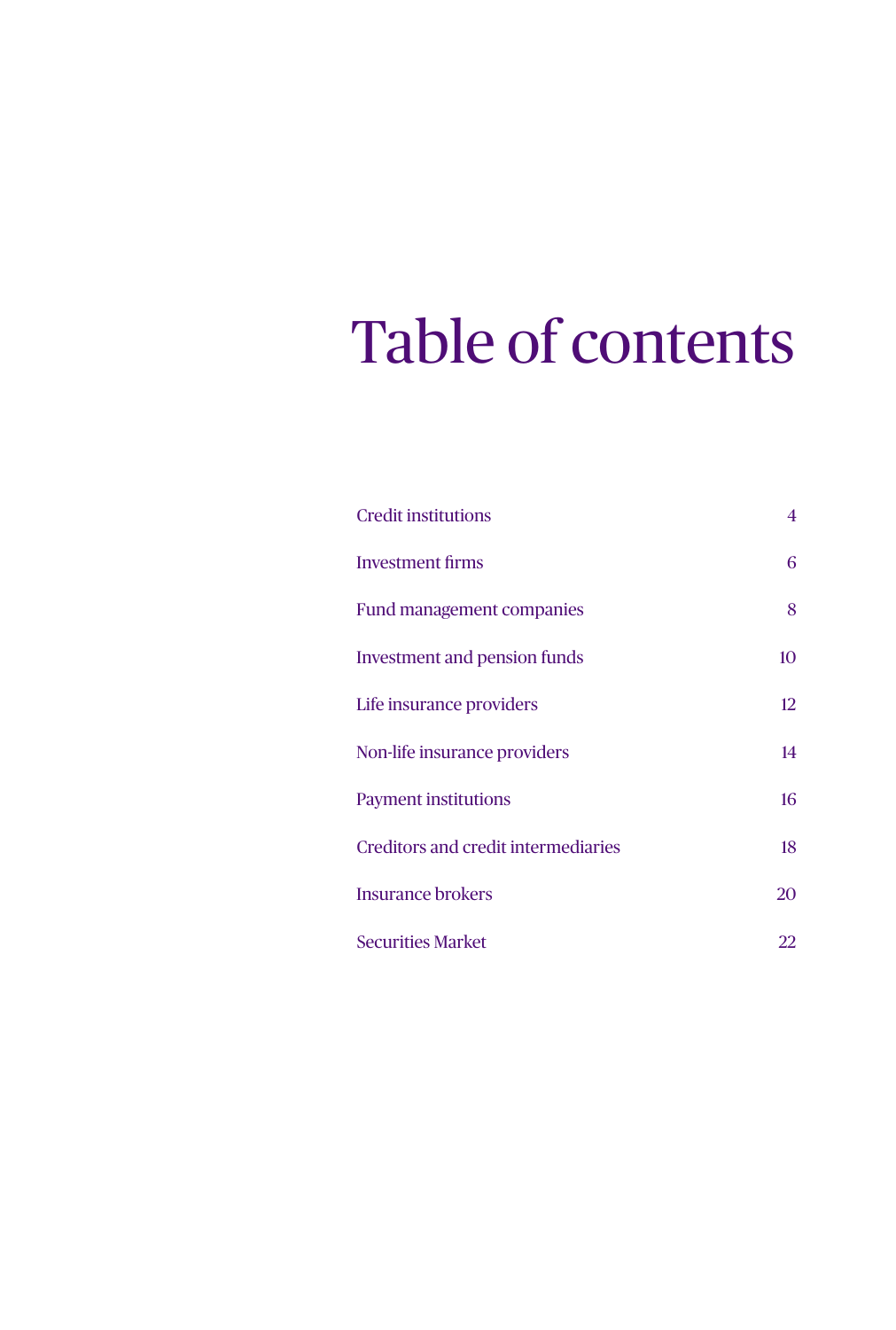## Credit institutions

### Main developments

- Seventeen credit institutions operated in Estonia as at the end of the year, eight of which were branches of foreign credit institutions.
- The annual growth in loans issued by credit institutions operating in Estonia was 2.1%. The growth in loans without one-off adjustments in the consolidation groups of market participants would have been 6.8%. The stock of loans issued to non-financial corporations comprised 6.6% and loans issued to households 6.7%. The growth in loans issued to corporations decreased over the year whilst the growth of loans issued to households accelerated.
- The volume of deposits increased 4.5% and the loan-todeposit ratio improved to 107%.
- The growth in loans is supported by the good economic environment, low unemployment, increasing salaries and low interest rates. Irrespective of the relatively rapid growth in loans, credit institutions remain conservative when issuing loans.
- The share of long-term or over 90 days overdue loans dropped to 0.8%; the last time this indicator amounted to less than one per cent was 10 years ago. The decrease in overdue loans has been broad-based, covering most economic sectors and banks.
- The volume of non-residents' deposits decreased from 12.7% to 11.7% over the year.
- Credit institutions have coped well and managed to maintain their interest income and profitability irrespective of the low interest rates and the negative Euribor.
- The return on equity of banks decreased from 11.9% to 10.3% over the year, mainly due to the increased equity.
- The liquidity and capitalisation of the banking sector has remained strong. Approximately a quarter of the assets of credit institutions are liquid and the liquidity buffer is larger than required. Estonian banks have adequate funds for covering risks and their capitalisation indicators are among the strongest in Europe.

#### Assessment of risks

The main risk of the banks operating in Estonia is related to the Swedish real estate sector. Real estate prices in Sweden started dropping in 2017, which means that further corrections cannot be excluded. Should the risks related to the Swedish real estate sector materialise, the impact of this may carry over to the Estonian banking market as well. However, the carryover of risks across the border should certainly be reduced by the adequate capital and liquidity buffers of Estonian credit institutions.

The loan growth of credit institutions is relatively fast, which is supported by the favourable economic environment. The loan quality may start deteriorating as the economic growth slows down and therefore, it's important that credit institutions stick with the current conservative approach to lending and maintain adequate capital buffers.

Compliance risk and technological risks have also increased in relation to the large number of new legal provisions and the digitalisation of banking. The risks existing in the area of money laundering and terrorist financing prevention and compliance with international financial sanctions are decreasing rather than increasing.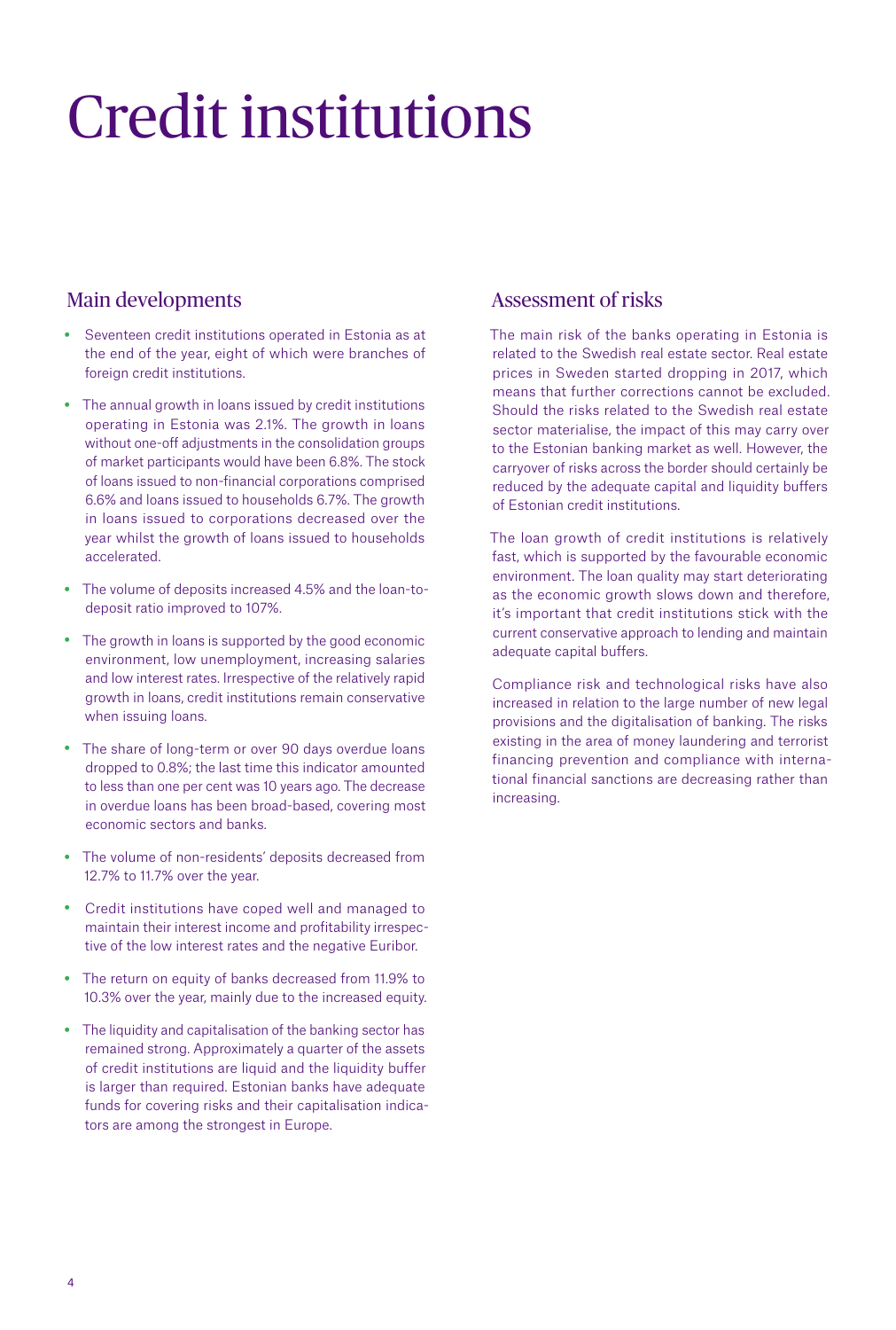

Market shares of credit institutions by volume of assets at the end of 2017 (end of 2016 in brackets)



Annual growth of loans and deposits, and loan-to-deposit ratio

Number of market participants ↑ 17 2016: 16

Volume of assets

↑ € 25.3 bn

2016: € 24.5 bn

Annual increase in loan stock

↓ 2.1%

2016: 9%

Annual increase in the volume of deposits

↓ 4.5%

2016: 5%

Return on equity ↓ 10.3%

2016: 11.9%

Tier 1 Common Equity ratio

↓ 30.1% 2016: 34.6%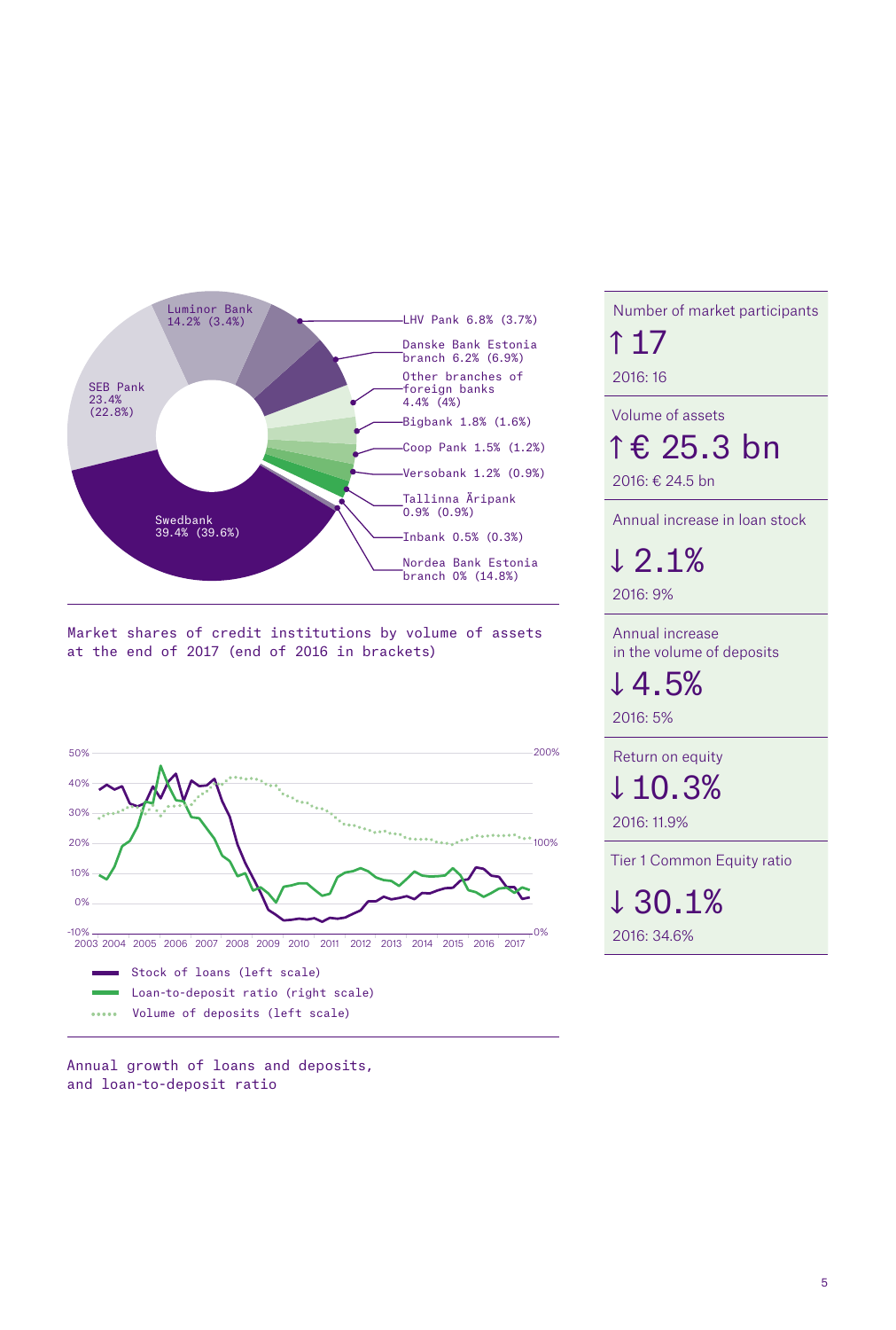### Investment firms

### Main developments

- Three investment firms operated in Estonia at the end of 2017. There were no branches of foreign investment firms in Estonia.
- The liquid assets of the investment firm sector, such as liquid bonds and deposits in banks and financial institutions, comprised 75% of the assets of investment firms.
- Investment firms had a remarkable volume of market risk exposures as at year end. Market risk mostly arose from off-balance sheet exposures, incl. derivatives. The volume of off-balance sheet derivatives equalled 238 million euros, i.e. it exceeded the balance sheet total almost fivefold.
- The volume of customer assets managed by Estonian investment firms was 0.9 billion euros. As investment firms mostly operate on a cross-border basis, the majority of customer assets belonged to non-residents.
- Similar to the previous year, the profitability of investment firms remained rather high in 2017. Investment firms earned 6.1 million euros of net profit in total and their return on equity amounted to 15%.
- Investment firms were adequately capitalised at the end of the year. The average Tier 1 Common Equity ratio of the sector equalled 32.4% and the total equity ratio was 33.8%.

### Assessment of risks

The main risks of investment firms arise from the business model built on taking higher market risk. Due to the large leverage, a small shock on the financial markets may generate remarkable losses in a short time, which is why active risk management is very important. The purpose of the high additional capital requirements established by the Financial Supervision Authority for investment firms is to guarantee that investment firms maintain adequate capital for covering risks.

The risk of compliance with regulations must also be considered a risk factor. As investment firms provide their services in numerous jurisdictions and the regulations that apply to them are as complex as the ones applied to banks, there is a real threat that the firms fail to comply with the legislative requirements of various countries. Providing services to non-residents may also expose investment firms to money laundering risks.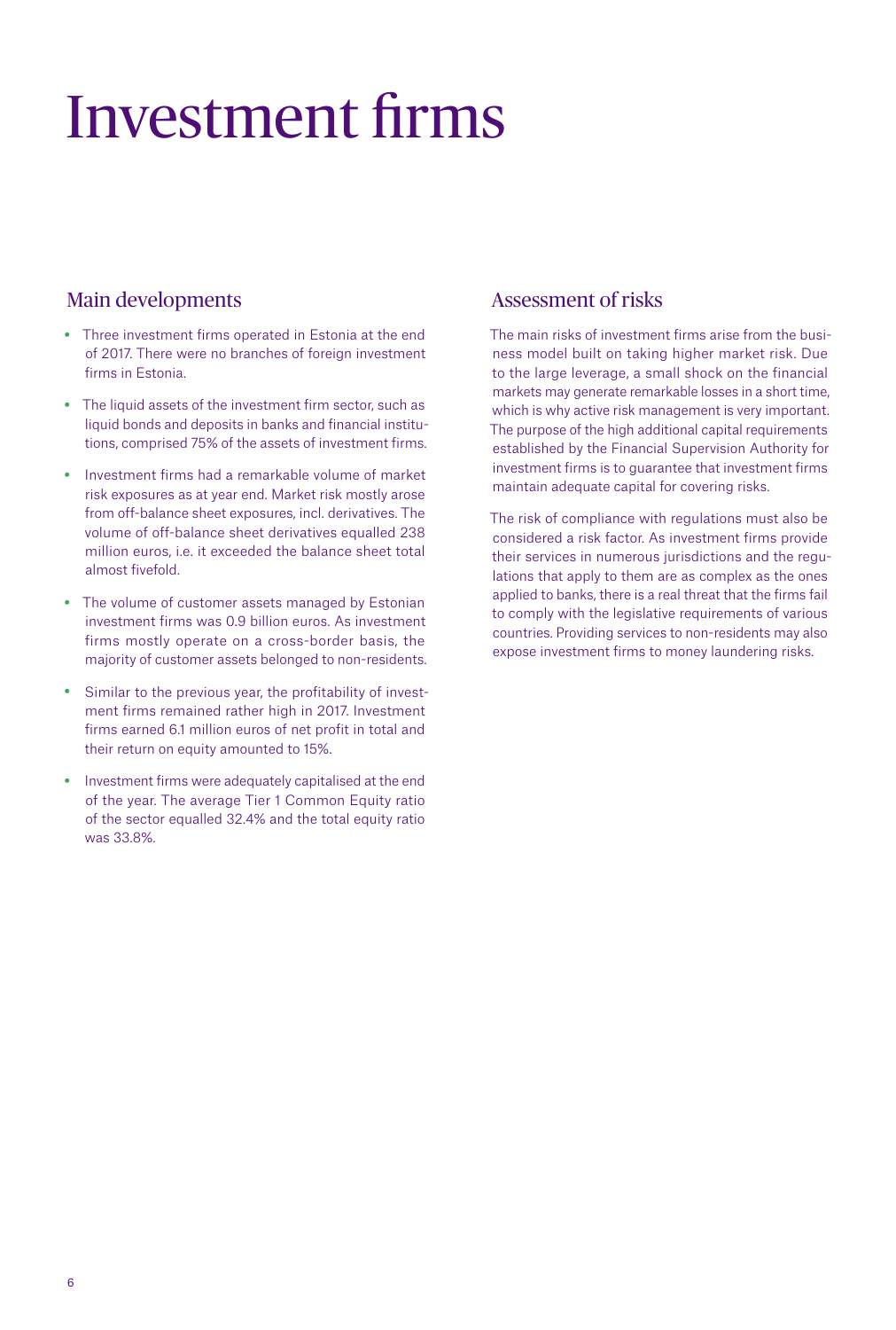

Market shares of investment firms by volume of assets at the end of 2017 (end of 2016 in brackets)



Number of market participants 3

2016: 3

Volume of customer assets

↓ € 0.9 bn

2016: € 1.1 bn

Volume of assets

↑ € 49 mln

2016: € 47 mln

Net service charges

€ 21 mln

2016: € 21 mln

Ratio of fixed costs to net service charges

↑ 69%

2016: 67%

Return on equity

↓15%

2016: 16%

Tier 1 Common Equity ratio

↑ 32.4% 2016: 31.6%

Structure of income and net profit of investment firms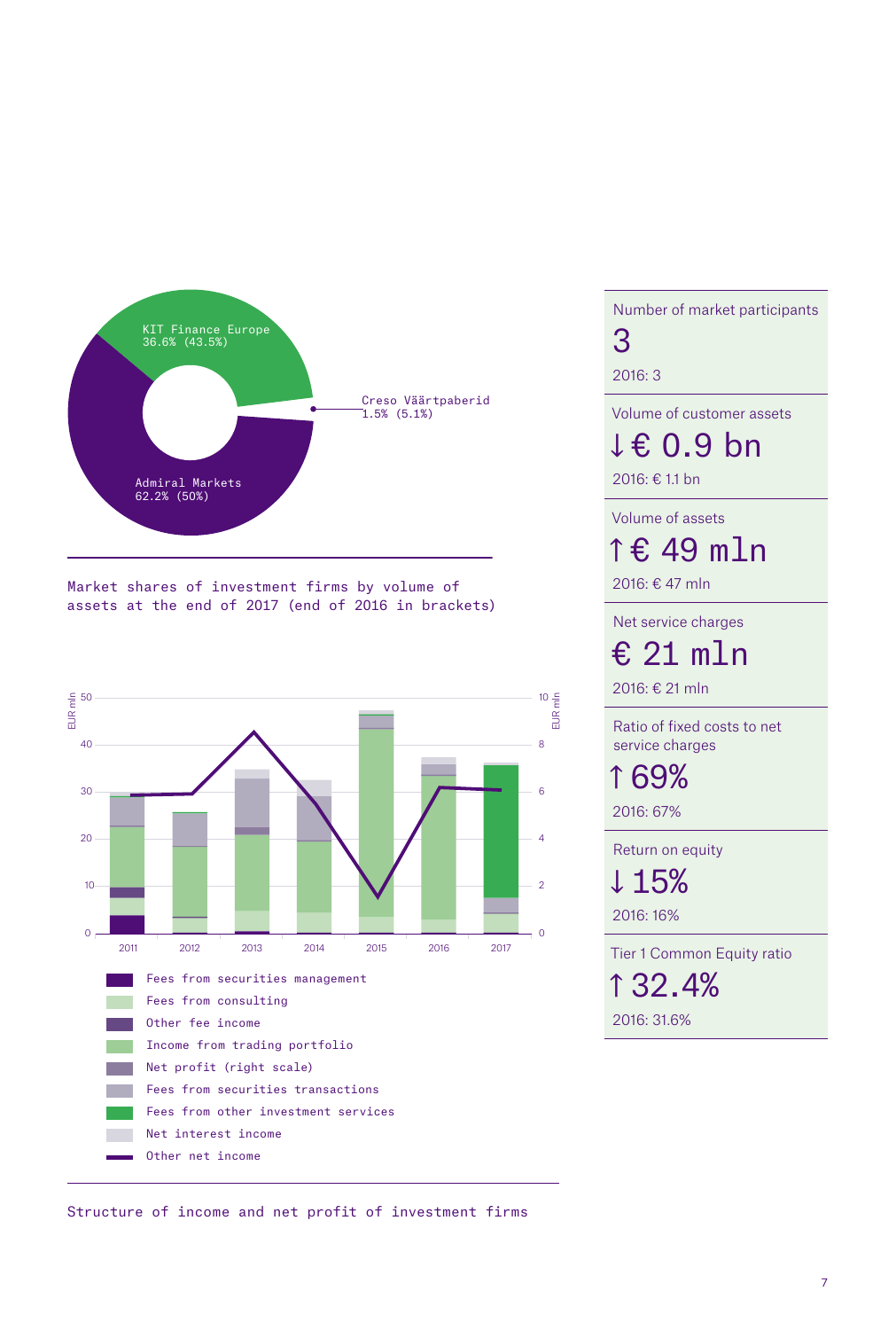### Fund management companies

#### Main developments

- The number of fund management companies operating on the Estonian market increased and their number as at the end of 2017 was 16. A fund management company that only started offering pension funds that invest passively in other index funds entered the market early in the year.
- The Investment Funds Act that entered into force in early 2017 required fund management companies to inform the Financial Supervision Authority about the activities they were going to continue with. This led to a clearer division of the fund management sector on the basis of the permissibility of public offerings of the management funds.
- The new Act allows management companies to manage non-public funds on the basis of the authorisation of a small fund management company. Four fund management companies chose the authorisation of a small fund management company in 2017.
- The volume of the assets managed by fund management companies increased 12% over the year and amounted to 6.1 billion euros. The majority of the growth came from the increase in the volume of funds. Alongside the management of one's own funds, the fund management companies also manage the investments of the funds of other management companies via subcontracting. Of all the assets managed by fund management companies, the total volume of managed funds accounted for 76% and the funds managed via subcontracting accounted for 22%.
- The total of the consolidated balance sheet of fund management companies changed relatively little in comparison with previous years. At the start of the year, the balance sheet total was reduced by dividend payouts and the decrease in the number of fund management companies, but this was balanced out by the profits earned, the capital contributions made by owners and the appearance of a new pension fund management company.
- The profit of fund management companies increased to 19.6 million euros over the year. Net service charges and financial income both increased. The operating expenses of fund management companies grew at the same time, but the increase in income exceeded the increase in expenses.
- The own funds requirement coverage of fund management companies increased considerably in relation to the mitigation of capital requirements early in the year, growing from 237% to 511%.
- Fund management companies continued withdrawing freed-up capital, incl. by reducing share capital, as a result of the lower capital requirements.

#### Assessment of risks

Liquid assets form a large share of the consolidated balance sheet of fund management companies. The biggest risk, market risk, is associated with investments made in the companies' own funds. The second significant risk is operational risk and the key role in their management is performed by internal control mechanisms.

The biggest risk to fund management companies that manage pension funds is political risk, the materialisation of which may change the system considerably.

Although the own funds requirement is covered fivefold, some fund management companies are under enhanced attention, incl. the ones that regularly make a loss.

Pension funds with smaller fees, which passively invest in other index funds, have entered the market and increased the price competition between fund management companies.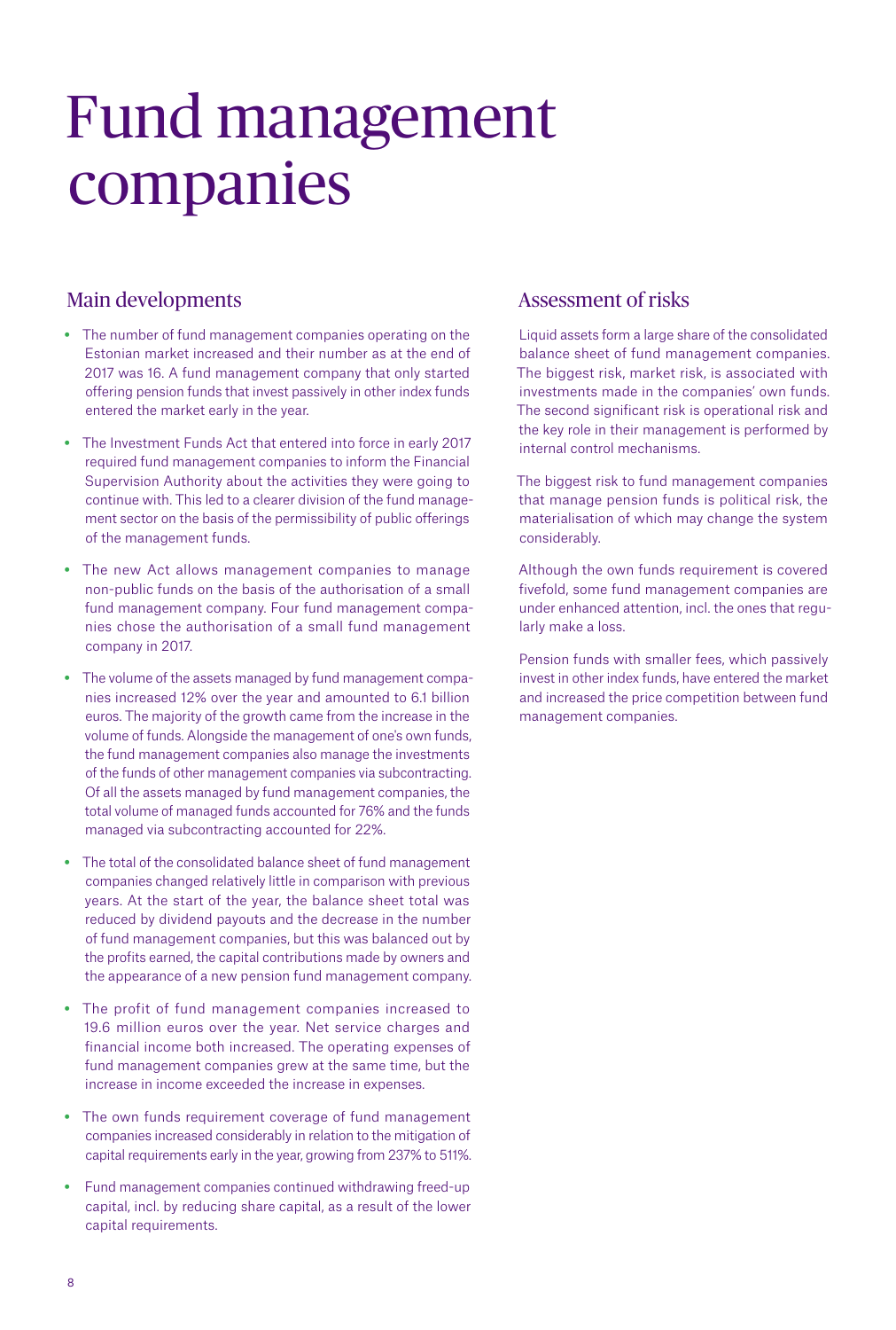

Market shares of fund management companies by volumes of managed funds at the end of 2017 (end of 2016 in brackets)



Profit and return on equity of fund management companies

### Number of market participants ↑ 16

2016: 15

Volume of assets of fund management companies

↓ € 128.6 mln

2016: € 129.2 mln

Volume of managed assets

↑ € 6.1 bn

2016: € 5.5 bn

Ratio of fixed costs to net service charges

↓ 40%

2016: 44%

Return on equity

↑ 16.8%

2016: 16.3%

Own funds requirement coverage

↑ 511% 2016: 237%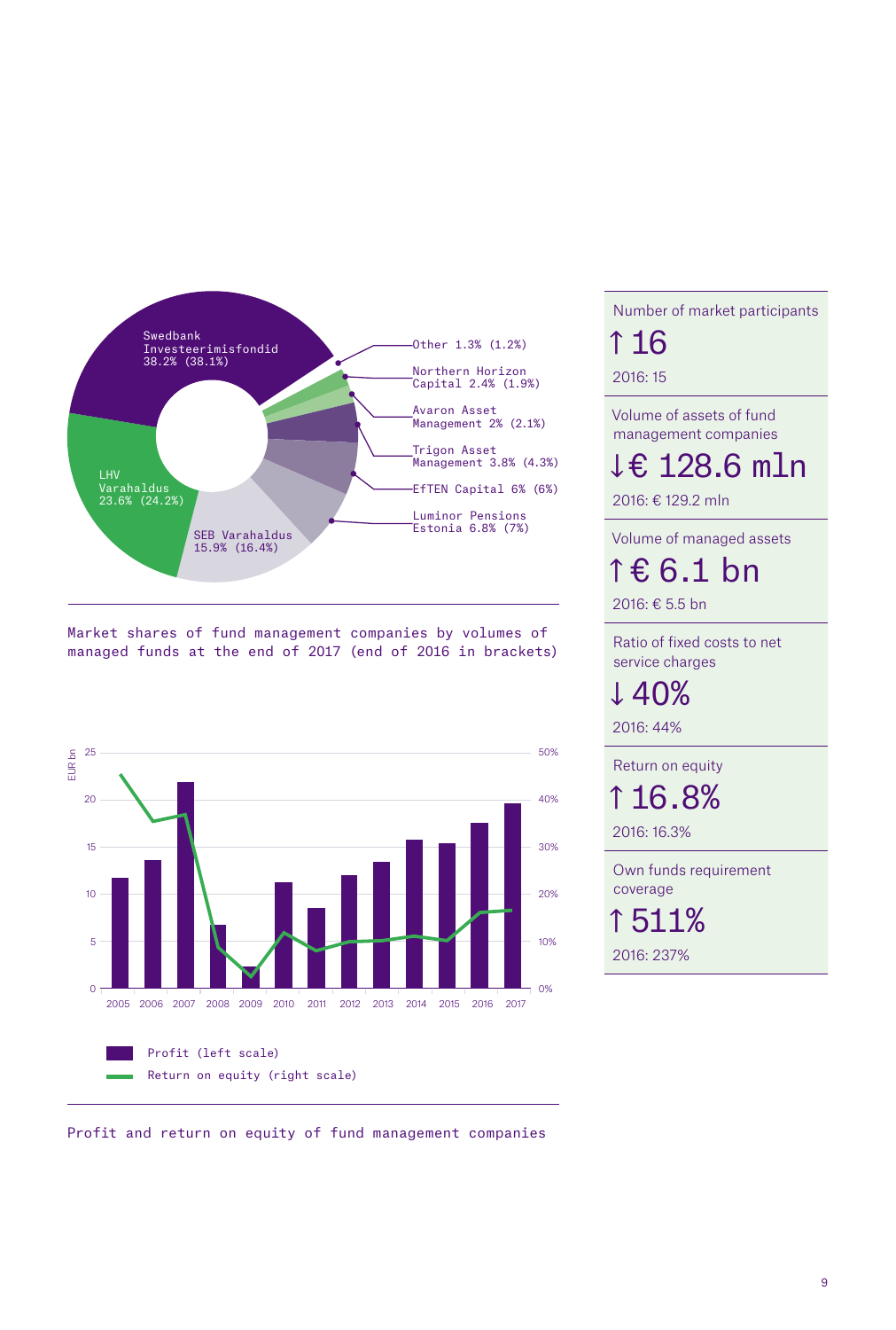### Investment and pension funds

### Main developments

- Twelve non-public alternative funds operated in Estonia in 2017 in addition to public investment funds and the volume of their assets comprised 331 million euros at year end.
- The growth of the fund market has continued to rely on mandatory pension funds, the volume of assets of which increased by 548 million euros in a year. The share of mandatory pension funds on the total fund market is 83%, followed by equity funds with 10%. The volume of the assets of public property funds increased 45% over the year, from 108 million euros to 157 million euros. Their volume now equals that of voluntary pension funds, i.e. 4% of the volume of the assets of public funds.
- In 2017 the Financial Supervision Authority approved the rules of two new contractual investment funds, the amendments to the rules of 41 investment funds and the amendments to the articles of association of one fund founded as a public limited company. The extraordinarily high number of approvals of amendments to fund rules was the result of the implementation of the new Investment Funds Act.
- The fund management companies related to credit institutions completed the liquidation of four UCITS registered in Estonia in 2017.
- The direct investments made by public investment funds in Estonian securities (equities and bonds) increased from 239 million euros to 292 million euros over the year and comprised 6.7% of the consolidated assets of public investment funds. The direct investments made by pension funds amounted to 260 million euros and comprised 5.9% of the consolidated assets of pension funds.
- The average management fees of mandatory pension funds decreased from 1.223% to 1.080% in 2017. All pension fund management companies also stopped charging unit redemption fees, which resulted in a further decrease in the overall costs of pension funds.

### Assessment of risks

- The risk primarily related to Estonian investment funds is political risk, the risk of conflict of interest and compliance risk, especially risks related to misselling and assessment of the value of assets.
- Political risk mainly concerns pension funds and is expressed in the insecurity related to possible legislative amendments and the society's expectations of pension funds.
- The risk of conflict of interest arises from the fact that the majority of Estonian pension funds and depositories belong to the consolidation groups of large Scandinavian banks.
- Compliance risk is primarily associated with possible misselling and the valuation of assets. Misselling is a significant risk in the case of mandatory pension funds, as the actual investments of the fund in instruments with equity risk may differ from the ones presumed by the fund investor.
- The risks related to the valuation of a fund's assets are high mainly in the case of property funds, as the value of the immovable property in the fund portfolio and the fund's returns may depend on the selected assessor and the methods of assessing assets. The small size of the Estonian and Baltic markets makes the assessment of immovable property more difficult and thereby increases the valuation risks.
- An environment of low interest rates has made fund management companies turn towards alternative investments, which may be associated with less transparency and a higher valuation risk.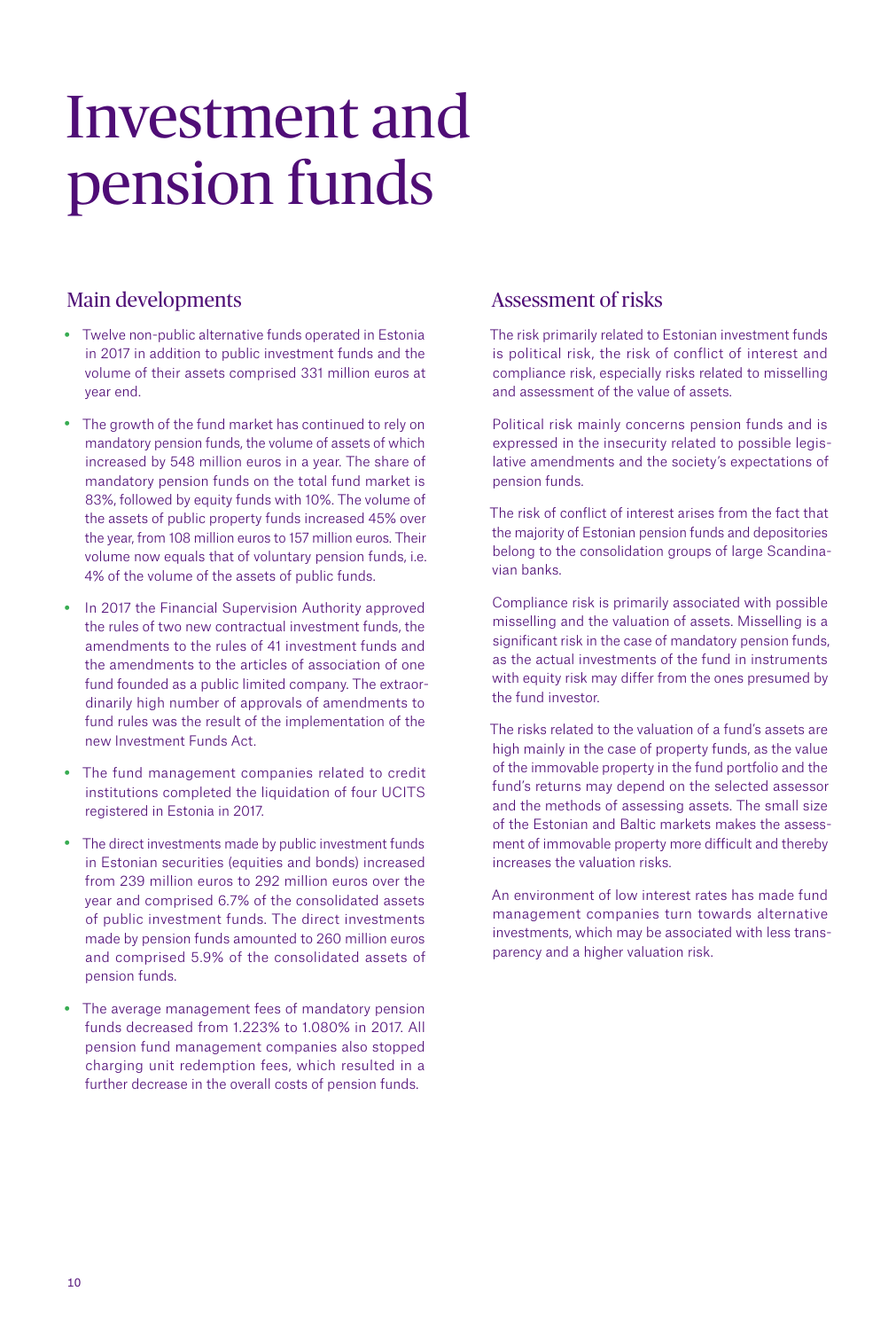

Market value of funds by fund types (mln euros)

| ↓58<br>2016: 64<br>incl. pension funds<br>↓32 |
|-----------------------------------------------|
|                                               |
|                                               |
|                                               |
|                                               |
|                                               |
| 2016:34                                       |
| other public funds                            |
| ↓14                                           |
| 2016:18                                       |
|                                               |
| non-public funds                              |
| 12                                            |
| 2016:12                                       |
| Volume of assets of public                    |
| investment funds                              |
| ↑€ 4.4 bn                                     |
| 2016: € 3.7 bn                                |
| incl. volume of assets                        |
| of pension funds                              |
|                                               |
| ↑€ 3.8 bn                                     |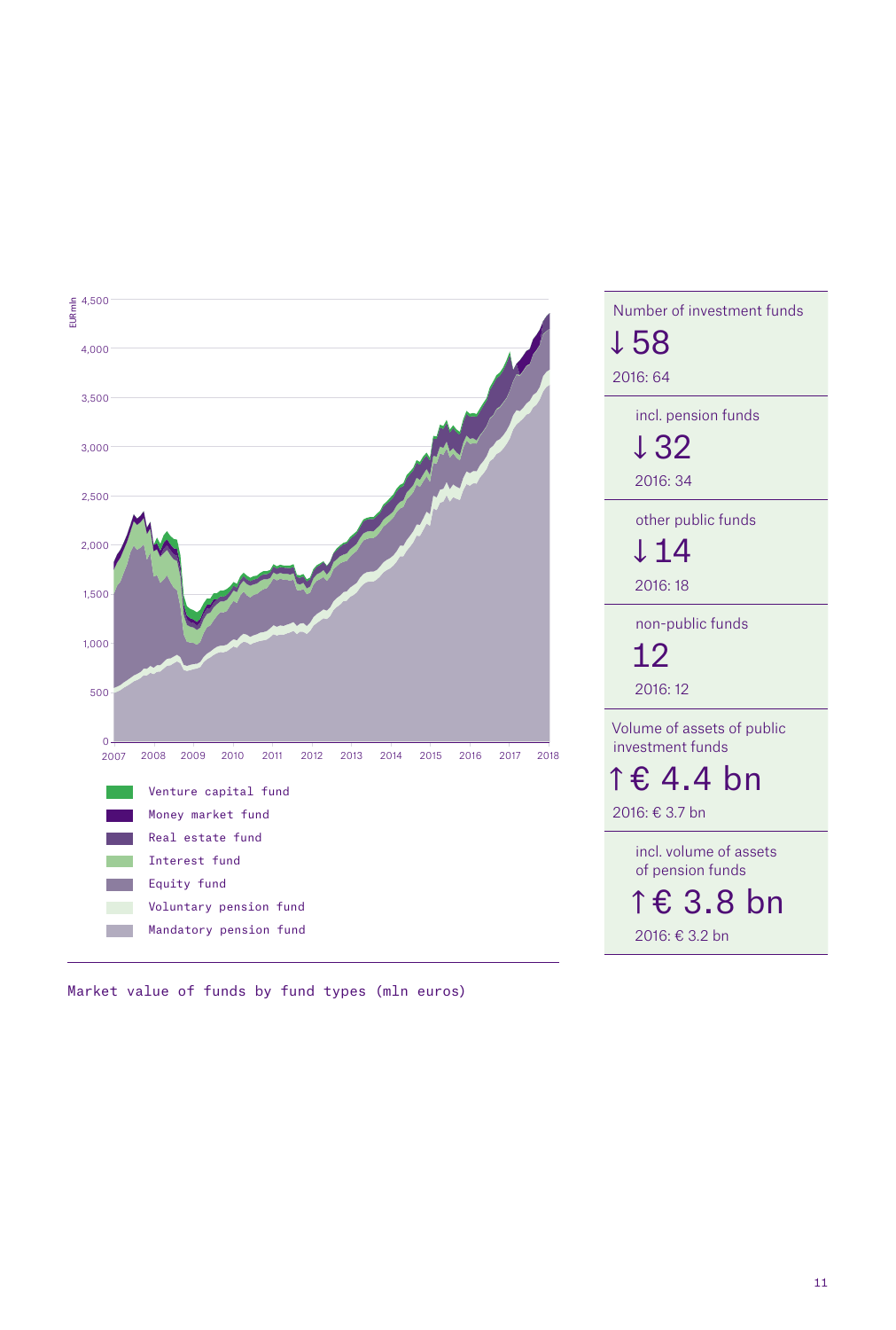## Life insurance providers

### Main developments

- Three life insurance undertakings and two foreign branches operate on the Estonian life insurance market. A life insurance undertaking merged with its Finnish parent company in 2017 and now continues operating on the Baltic markets as a branch.
- Unit-linked life insurance and products with an insured risk are still the most sold insurance products.
- The volume of technical provisions of life insurance undertakings has decreased over the year. This is the result of one life insurance undertaking becoming a branch. As the cross-border merger and transfer of the insurance portfolio occurred in Q4 2017, the insurance premiums collected by the undertaking in the first three quarters are recognised in the volume of insurance premiums.
- 5,993 insured persons had second pension pillar contracts as at the end of the year. Insurance undertakings paid out pensions in the amount of 3.4 million euros over the year. The pension contacts provision amounted to 72 million euros at year end, growing by a quarter over the year. Almost half (49%) of the volume of insurance premiums comes from unit-linked life insurance and two-thirds or 65% of the volume of premiums is collected from outside Estonia.
- The capital requirement of life insurance was covered to the extent of 182% at the end of 2017, all undertakings met the requirement. Under Solvency II, the capital requirement is calculated on the basis of risk.

#### Assessment of risks

The interest environment does not favour insurance undertakings with long-term financial guarantee obligations to policyholders. In a low interest environment, it is difficult for insurance undertakings to earn the returns guaranteed to clients. If an insurance undertaking cannot earn the returns guaranteed to clients over a long period of time, it may have a negative impact on the capitalisation of the insurance undertaking. Also, the low returns of quality capital instruments may be a motivation to acquire higher risk in the shape of lower quality investments.

The biggest amendment to the Funded Pensions Act enforced in 2017 permits second pension pillar contracts, where the value of the underlying assets depends on the value of the investment fund chosen by the policyholder. This will probably lead to product developments in the portfolios of insurance undertakings. The provision of additional insurance products may reduce the profitability of insurance undertakings in the first stage due to the expenses related to product development.

Life insurance undertakings are interested in selling products to cover life insurance risks and unit-linked life insurance products for the purposes of saving. The risks arising from these products are easier to manage for insurance undertakings, which why it also guarantees profitability to insurance undertakings.

Compliance with the new, complex and risk-sensitive capital regulation required additional capability from the organisations of insurance undertakings. Compliance with the new provisions is problematic at times.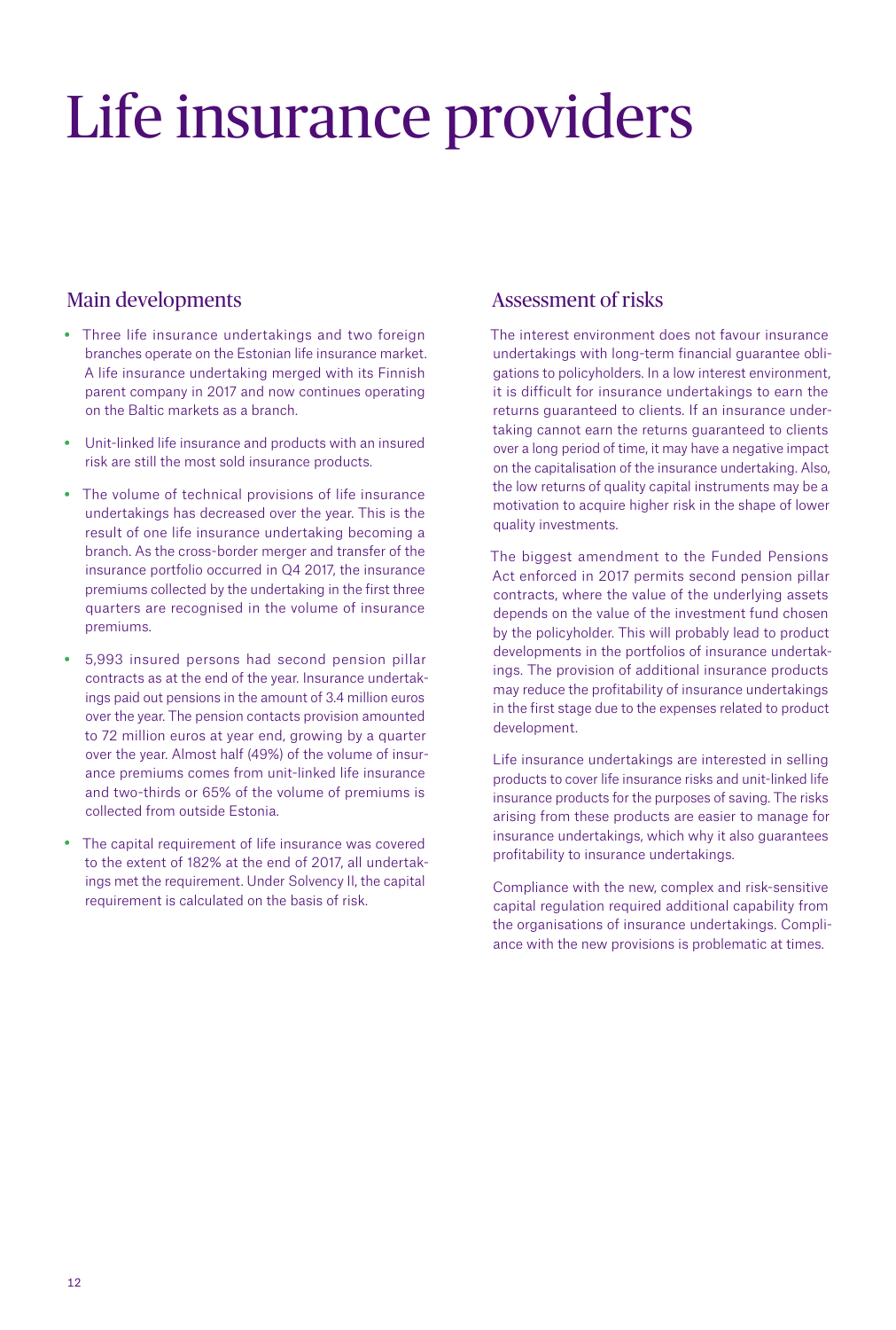

Volume of insurance premiums written and claims incurred in 2017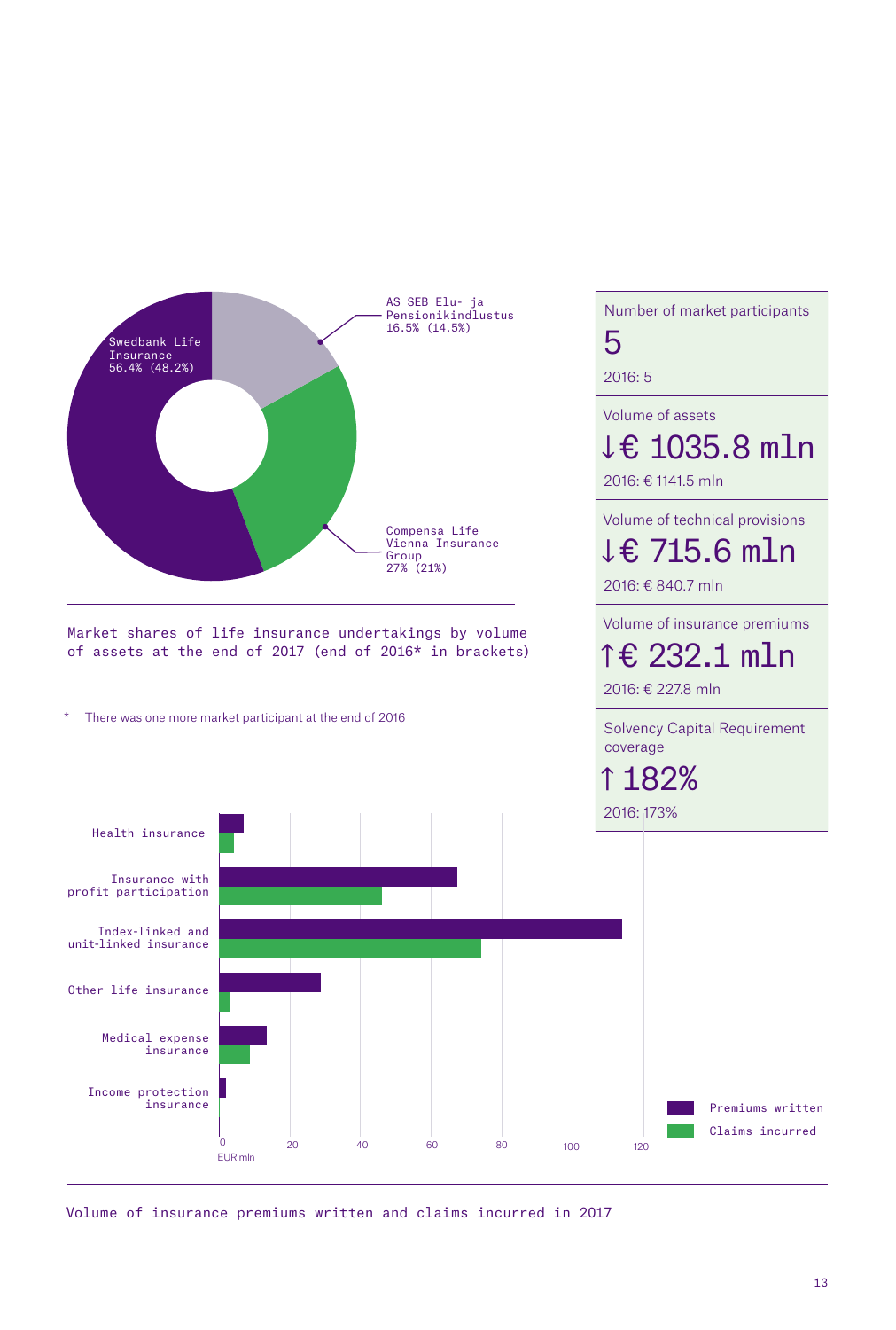# Non-life insurance providers

### Main developments

- Seven non-life insurance undertakings and six branches of foreign insurance undertakings have an authorisation to operate in Estonia. Two life insurance undertakings merged in 2017 and two non-life insurance branches started operating.
- Motor vehicle liability insurance (motor insurance and carrier's liability insurance) became the largest class of insurance, overtaking comprehensive insurance in terms of the volume of insurance premiums. Alongside property insurance, the aforementioned three classes of insurance comprise over 80% of the insurance portfolio.
- The volume of insurance premiums of non-life insurance undertakings increased 14.6% in 2017; the increase in 2016 was 7.9%. The total volume of the Estonian non-life insurance market was 336 million euros, which is 11.2% more than in the previous year.
- The profitability of insurance activities in the non-life insurance sector increased: the net combined ratio was 89.7%. The combined ratio (claims ratio + expense ratio) of non-life insurance undertakings has decreased in comparison with the previous year. The combined ratio indicates how much of the collected premiums is spent on covering insurance losses and expenses and how big the undertaking's profit in comparison with insurance premiums is.
- In addition to Estonia, tariffs increased in Latvia and Lithuania in 2017, which had an impact on the motor insurance results of Estonian non-life insurance undertakings operating in the Baltic States. The motor insurance loss decreased as a result of the increase in tariffs.
- Estonian non-life insurance undertakings collected 53% of their premiums in Estonia, 18% in Latvia, and 29% in Lithuania. The share of insurance premiums collected from Lithuania has increased the most. Four of the largest Estonian non-life insurance undertakings have branches in Lithuania and Latvia.
- The non-life insurance sector is strongly capitalised. All insurance undertakings complied with the solvency and minimum capital requirements.

### Assessment of risks

Non-life insurance undertakings have taken remarkable steps in reducing the most significant risk, the non-life insurance risk, in 2017. Tariffs in vehicle insurance classes, where previous results were modest, were increased throughout the Baltic States. Losses in motor insurance decreased as a result of this and profit is earned in comprehensive insurance.

Compliance with the new, complex and risk-sensitive capital regulation required additional capability from the organisations of insurance undertakings. Compliance with the new provisions is problematic at times.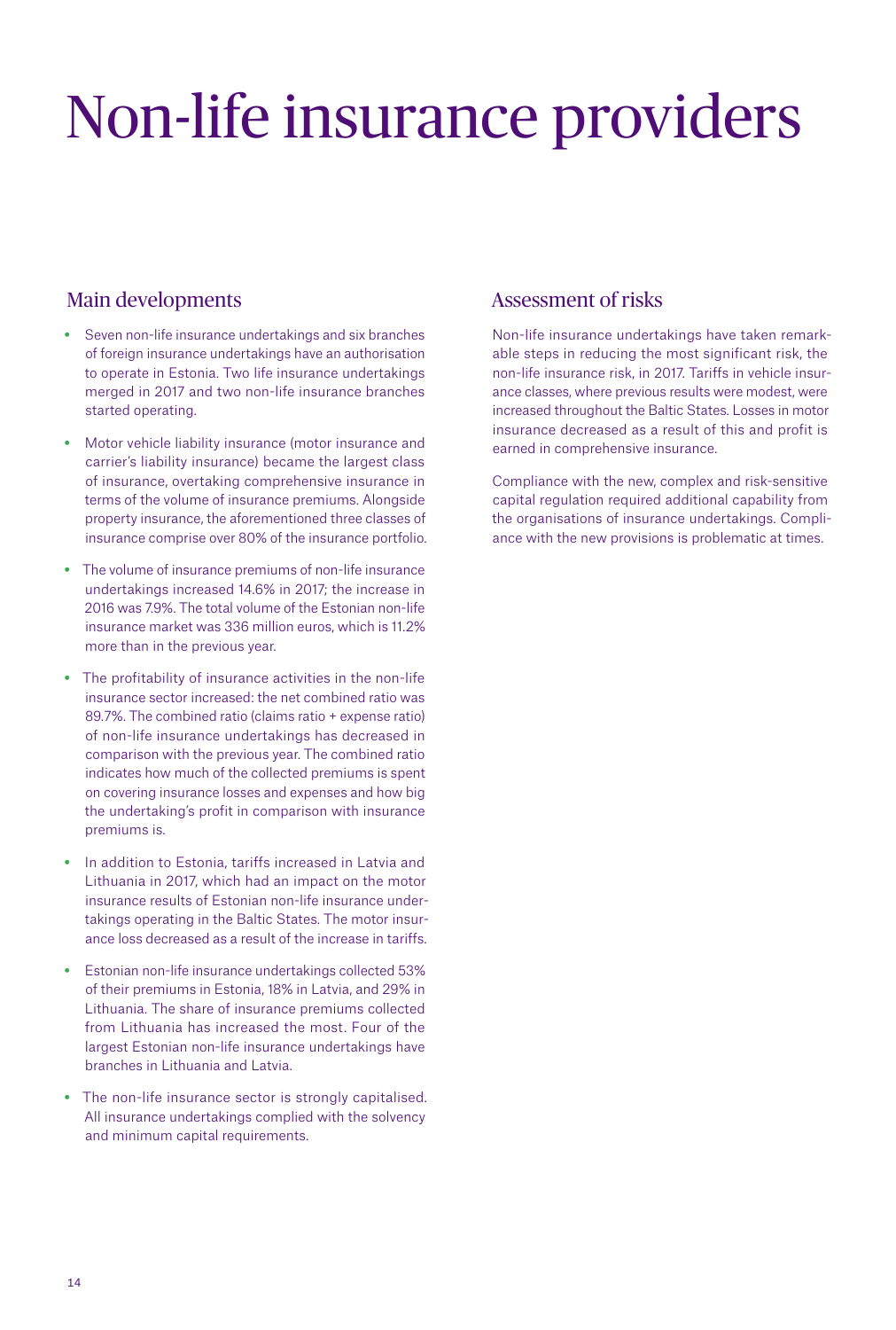

Market shares of non-life insurance undertakings by premiums written at the end of 2017 (end of 2016 in brackets)



Net combined ratio (claims ratio + expense ratio) of non-life insurance undertakings according to Solvency 2

Number of market participants ↑ 13

2016: 12

Volume of assets

↑ € 746.8 mln

2016: € 675 mln

#### Volume of technical provisions

↑ € 303.1 mln 2016: € 271.6 mln

Volume of insurance premiums

↑ € 488.7 mln

2016: € 426.6 mln

Solvency Capital Requirement coverage

↓ 208.8% 2016: 211.9%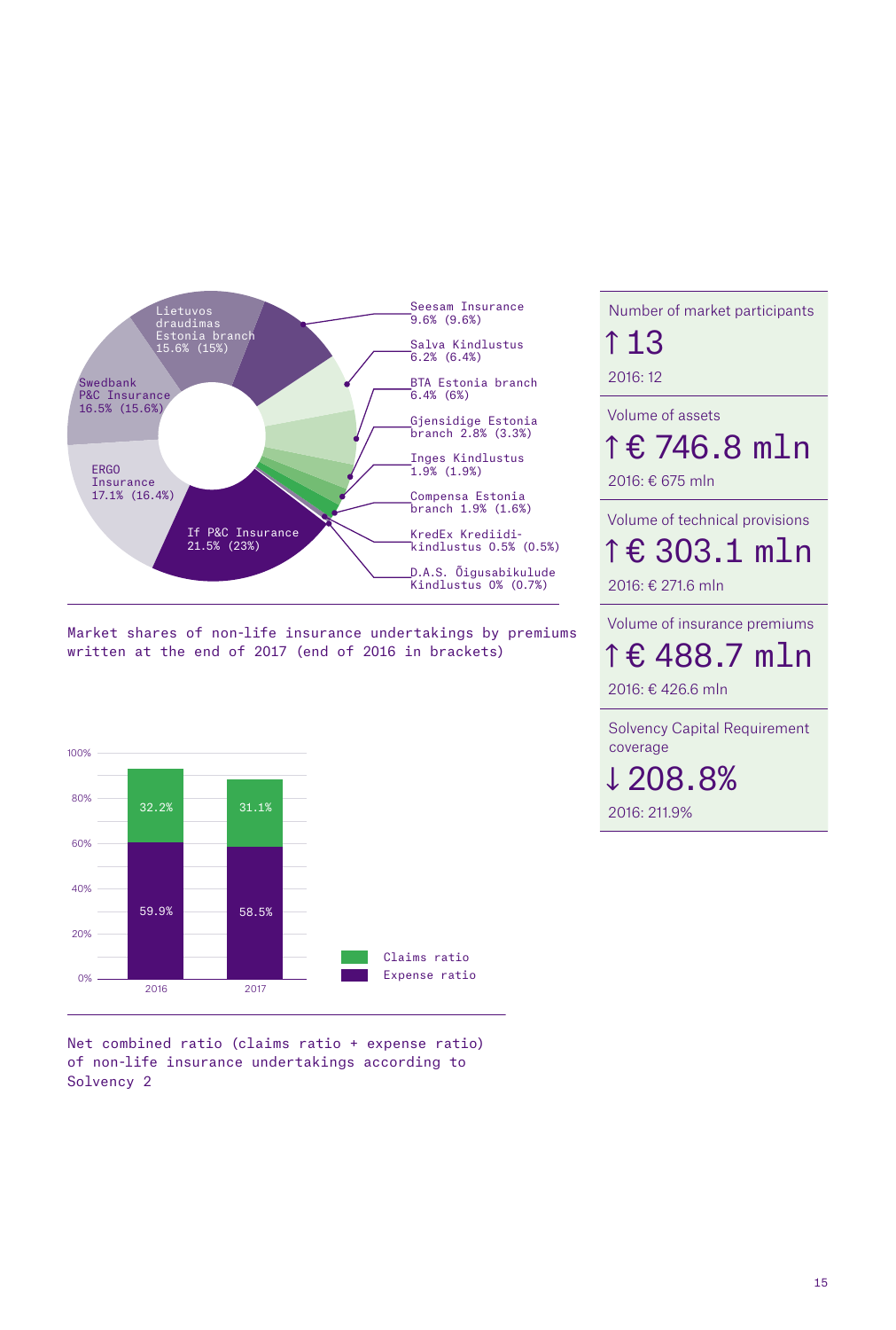## Payment institutions

### Main developments

- At the end of 2017, there were thirteen payment institutions on the market and four of them operated under an exemption authorisation. Exemption authorisation means that requirements are more lenient for payment institutions and the volume of payments to be mediated by them is limited. A branch of a foreign payment institution is also registered in Estonia.
- The average payment amount of a fully authorised payment institution decreased from 128 euros to 98 euros.
- The sales revenue of payment institutions increased one and a half times over the year, but only less than one-fifth of the total sales revenue of the sector comes from the provision of payment services. The biggest type of income of payment institutions is interest income related to lending.
- The interest in applying for the authorisation of a payment institution or e-money institutions in Estonia has recently increased and it's noteworthy that interest among foreign entities has also increased.
- The overall capitalisation of payment institutions is good. All payment institutions complied with requirements at year end. The sector on average complied with the own funds requirement by a wide margin.

### Assessment of risks

- Many payment institutions are about to change their business models due to the insufficient volume and low profitability of payments. New possible services are analysed and the provision of new services is considered in the course of this.
- Money laundering is the biggest risk for payment institutions operating in the non-resident segment.
- Simple business models are successful in the area of payment services, where the offered products are easy for clients to understand, and also business models that are based on a network of partners with a client base. An innovative business model that includes building a client base from scratch requires major investments and achieving sufficient business volumes is more difficult in such a case.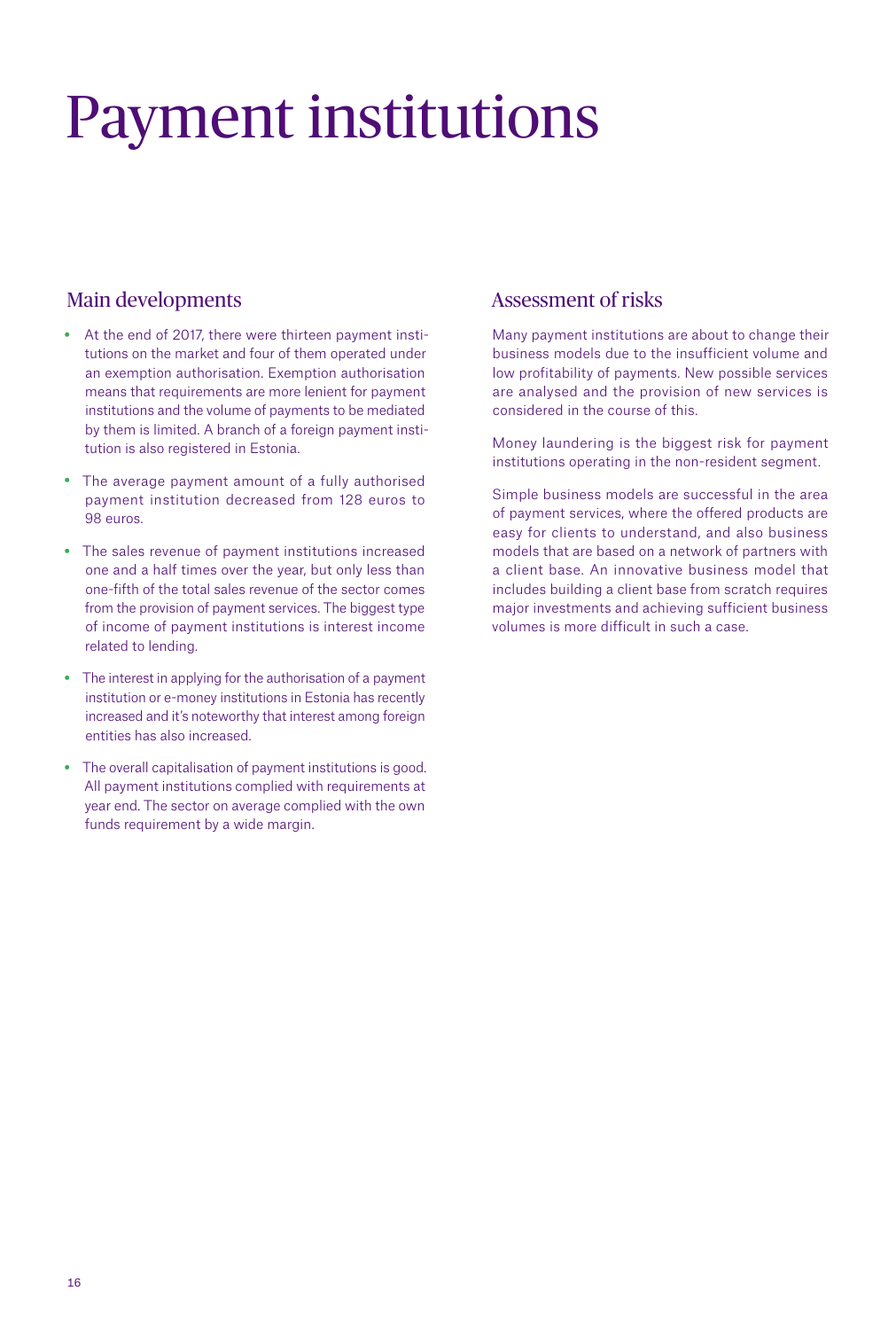

Market shares of payment institutions by volume of payments in 2017 (2016 in brackets)



Volume and number of payments made through payment institutions

Number of market participants  $\uparrow$  9<sup>1</sup> 2016: 8 Volume of payments

↓ € 386 mln

2016: € 432 mln

Number of payments

↑ 3.9 mln

2016: 3.4 mln

Profit

↑ € 1.9 mln

2016: € 1.1 mln

Return on equity ↑ 12.8%

2016: 8.6%

Own funds requirement coverage

↑ 761%

2016: 551%

The data do not include the statistics of commercial undertakings operating on the basis of an exemption authorisation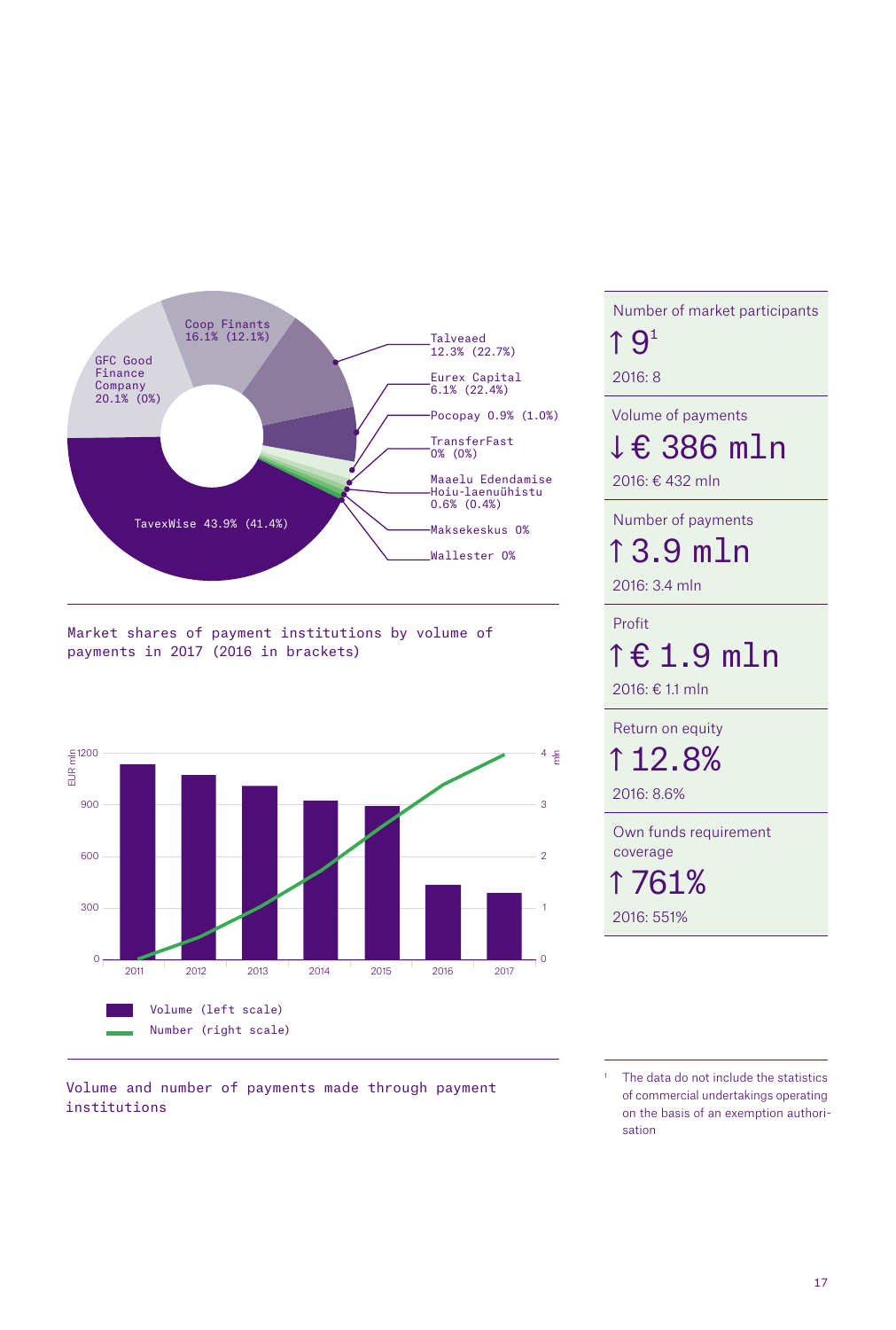### Creditors and credit intermediaries

### Main developments

- Fifty-three creditors and seven credit intermediaries operated on the Estonian market at the end of 2017. Twelve creditors also operated under exemption authorisations. They are the creditors whose parent companies are credit institutions and who are subject to consolidated supervision. The Creditors and Credit Intermediaries Act applies to them, but they are not obliged to apply for authorisation.
- The balance of the loan portfolio of creditors increased 15% over the year, amounting to 851 million euros. The majority, i.e. 79% (672 million euros) of the loan portfolio of creditors belongs to creditors operating on the basis of exemption authorisations, i.e. subsidiaries of credit institutions. Their consumer credit balance is still considerably larger than that of the creditors operating on the basis of an Estonian authorisation.
- The loan portfolio of creditors associated with credit institutions consists mainly of vehicle leases, which comprised 85% of the total portfolio. The loan portfolio of other creditors most commonly includes small loans without a security and hire-purchases of assets, which account for 81% of the loan portfolio in total.
- Annual percentage rate differs significantly between creditors associated with credit institutions and other creditors: at the end of 2017, the average rate for creditors associated with credit institutions was 9% and for other creditors 43%.

### Assessment of risks

The greatest risk for creditors' activity is the ability of companies to meet the requirements of responsible lending, especially in assessing the solvency of their customers, and the suitability of their managers in such a task.

The quality of the loan portfolio of the creditors operating on the basis of an authorisation is a risk on the consumer credit market. Thus, continuing efficient supervision over creditors and credit intermediaries is a significant risk management tool on the consumer credit market. This allows a better overview of what is happening on the consumer credit market to be obtained and the quality and reliability of the activities of service providers to be improved.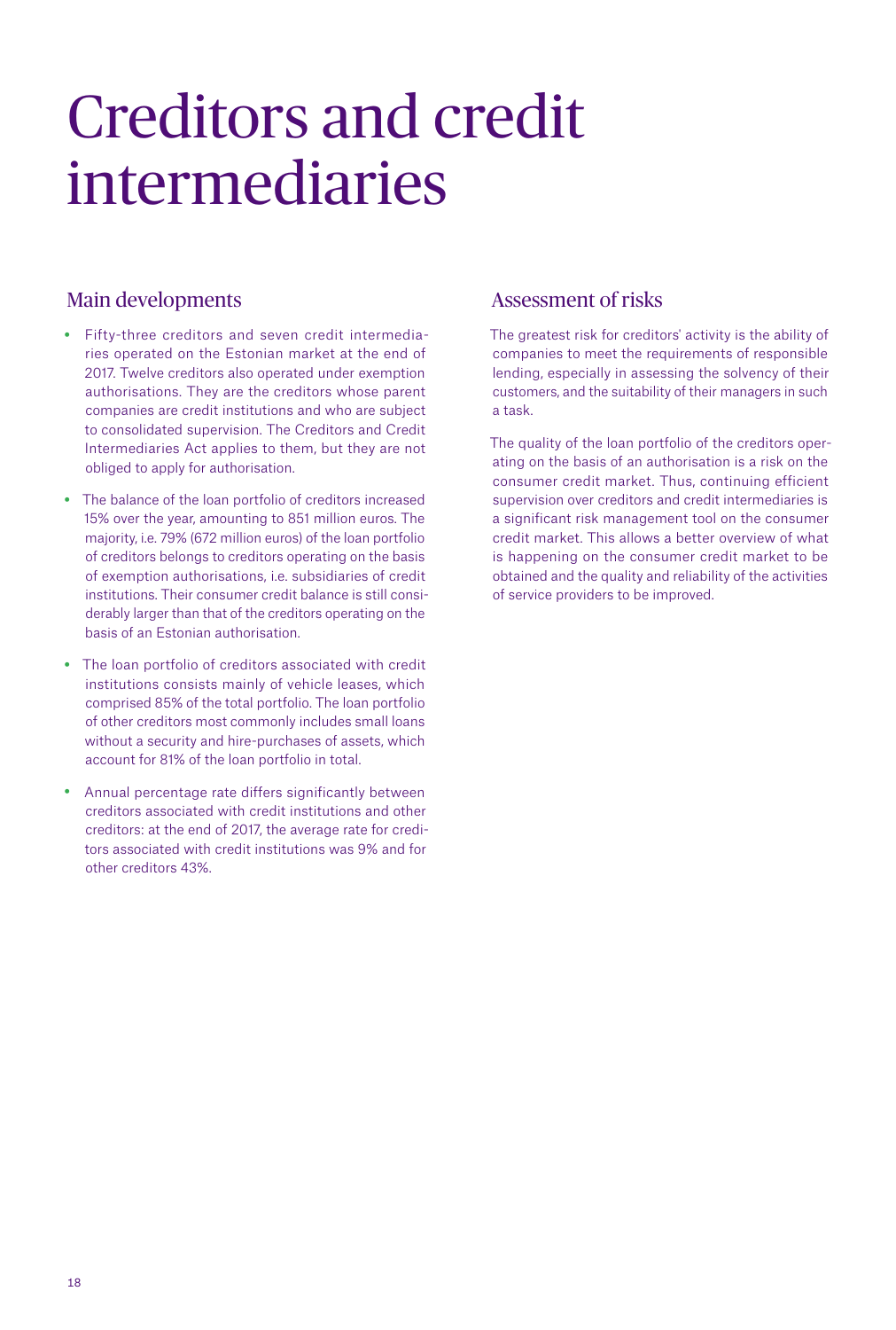

Number of market participants ↑ 72 2016: 62 Balance of issued loans ↑ € 851 mln 2016: € 741 mln Net interest income ↑ € 93.9 mln

2016: € 92.4 mln

Market shares of creditors by stock of loan portfolio at the end of 2017



Stock of loans issued by creditors at the end of 2017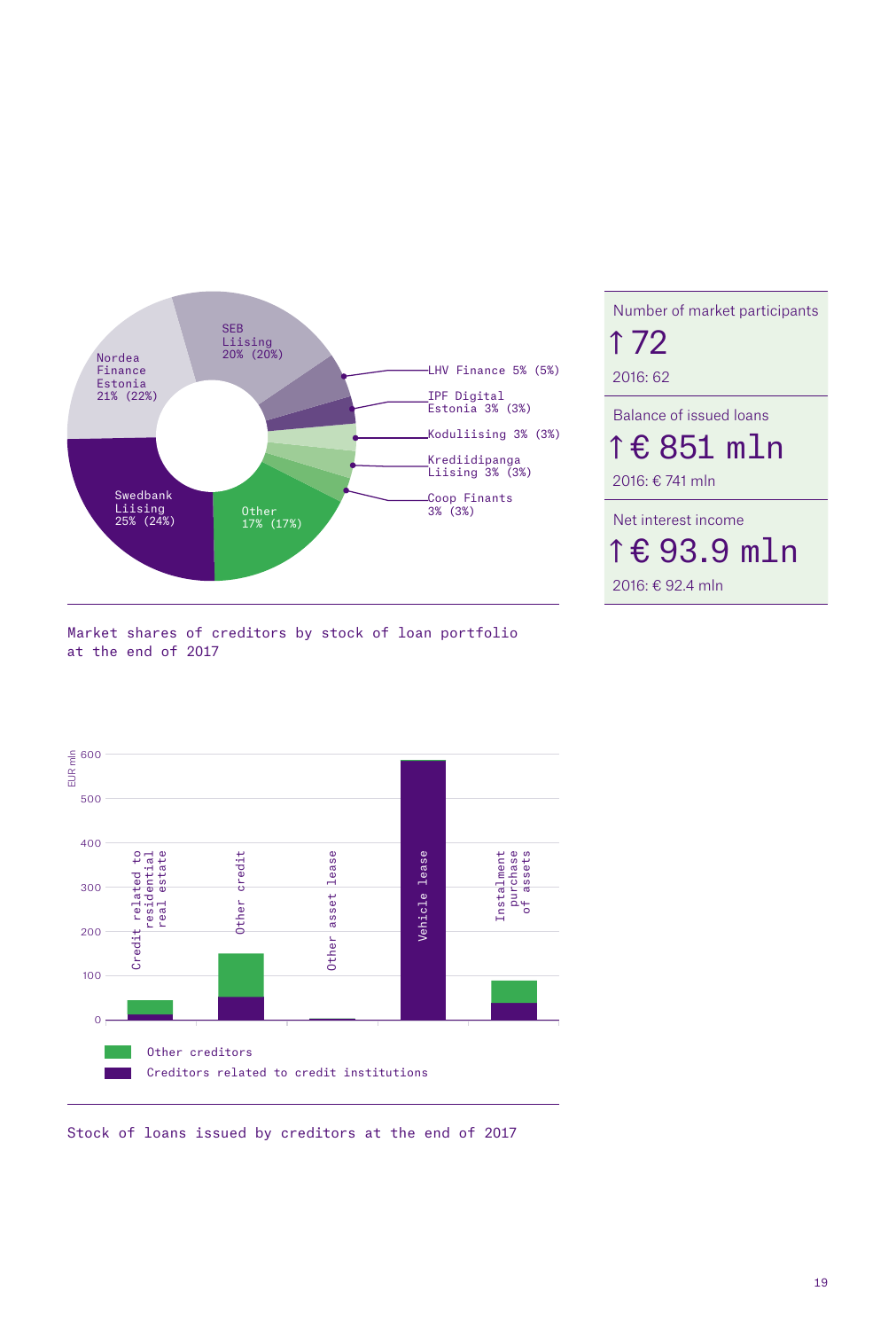## Insurance brokers

### Main developments

- As at the end of 2017 the list of insurance brokers consisted of 42 insurance brokers and five branches of foreign insurance brokers.
- In the area of non-life insurance, insurance brokers registered in Estonia mediated insurance premiums in 2017 in the total amount of 170 million euros<sup>2</sup>.
- The main types of insurance were land vehicle insurance with 50 million euros, motor third party liability insurance with 46 million euros, and property insurance with 33 million euros.
- In non-life insurance provided by Estonian insurance undertakings, insurance brokers accounted for 40% of all premiums collected by insurance undertakings in this class of insurance; this indicator was 49% in motor insurance, 45% in land vehicle insurance and 31% in property insurance.
- In the field of life insurance, insurance brokers registered in Estonia mediated insurance premiums in the amount of 478,000 euros in 2017. Life-insurance contracts of accident insurance and health insurance comprised the biggest number of contracts mediated and their insurance premiums totalled 259,000 euros. Other life insurance contracts (incl. term life insurance) were mediated in the volume of 219,000 euros. The life insurance premiums of Estonian insurance undertakings collected via insurance brokers amounted to 136,000 euros, which comprises 0.1% of the life insurance premiums collected by Estonian insurance undertakings.

### Assessment of risks

Forty per cent of the insurance premiums of Estonian insurance undertakings were mediated by insurance brokers in 2017. Considering the importance of insurance brokers in marketing insurance and the fact that Estonian law permits insurance undertakings to pay the brokerage commission on behalf of the client, it is important to prevent conflicts of interest between the client and the insurance undertaking and broker. The activity of an insurance broker is primarily related to the risk concerning the nature of their representative relationship: an insurance broker has a duty of loyalty to the policyholder, not the insurance undertaking.

<sup>&</sup>lt;sup>2</sup> In addition to the contracts of insurance undertakings, the contracts of foreign reinsurance undertakings, which have not been added to this overview, were also mediated in Estonia. In 2017, the volume of these insurance premiums was 11.7 million euros..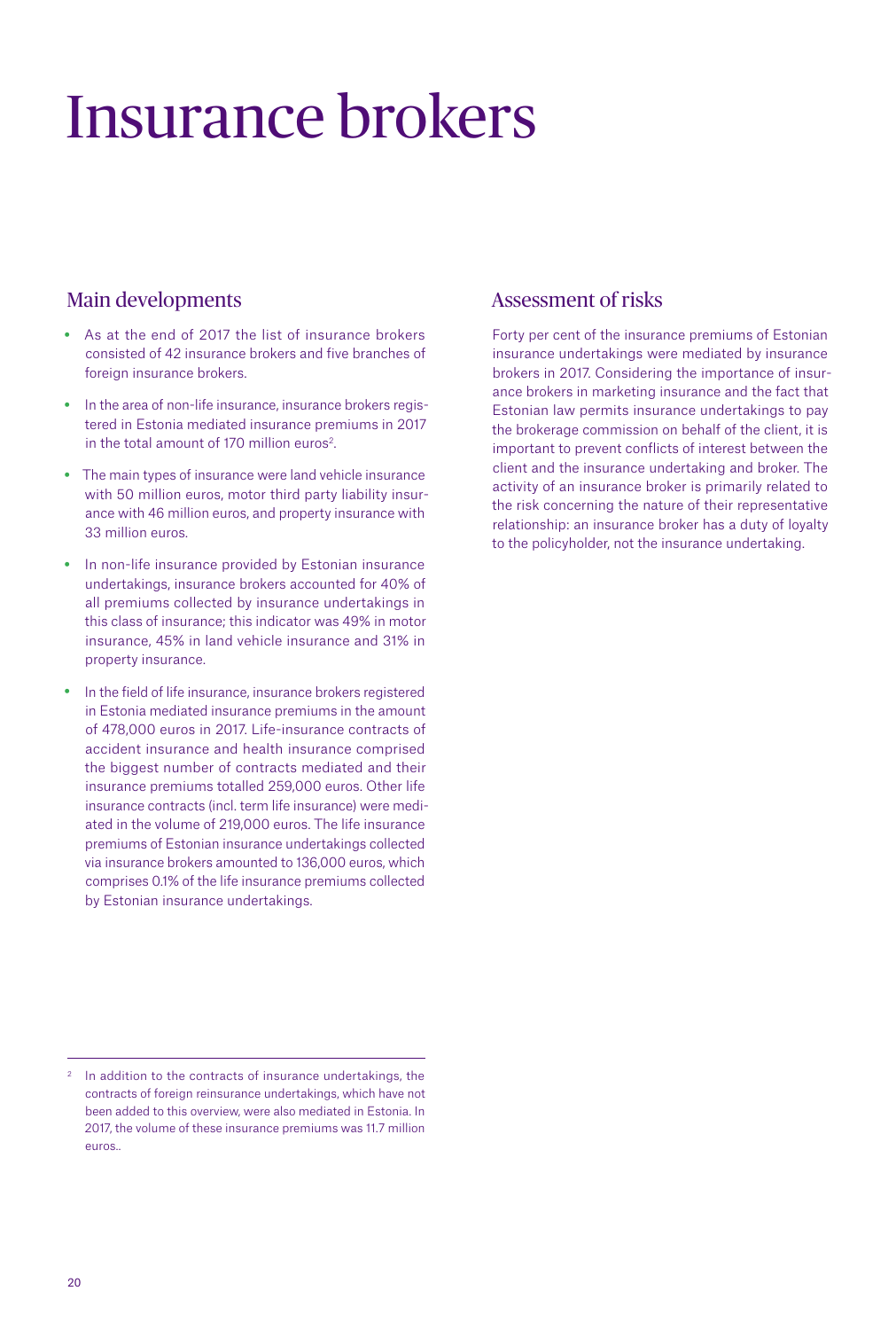

Market shares of insurance brokers by non-life insurance premiums in 2017 (2016 in brackets)

↓ 47 2016: 48 Volume of mediated premiums ↑ € 170 mln 2016: € 149 mln Ratio of brokerage fees to premiums

Number of market participants

13% 2016: 13%



Market shares of insurance brokers by life insurance premiums in 2017 (2016 in brackets)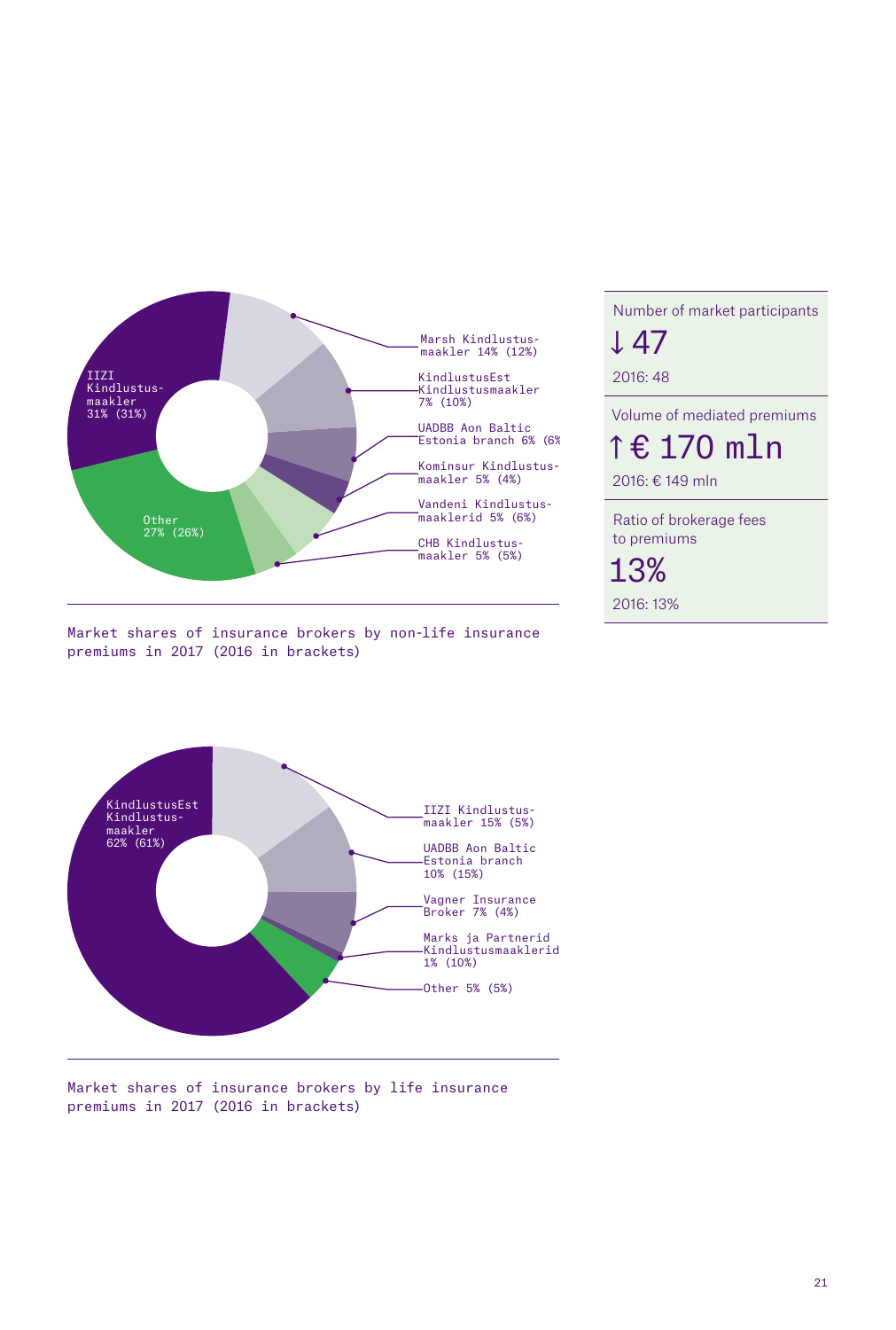## Securities Market

### Main developments

- The Nasdaq OMX Tallinn index rose 15.49% in 2017, i.e. to 1242.12 points.
- Trading activity on the Tallinn Stock Exchange has increased. In 2017, a total of 60,337 transactions with shares were made, which is 17.9% more than in the previous year. At the same, the turnover of the Tallinn Stock Exchange decreased 4.8% and amounted to 151.6 million euros.
- In 2017, the shares of 15 undertakings were listed on the main list of the Tallinn Stock Exchange and the shares of two undertakings were listed on the secondary list. Three corporate bonds were listed on the bond market and another three bonds were listed on the alternative market First North. The shares of one undertaking were also listed on the alternative market First North.
- The most actively traded shares in 2017 were the shares of Tallink Grupp, followed by the shares of the Olympic Entertainment Group and Tallinna Vesi.
- The price of the share of Harju Elekter (76.68%) and PRFoods (63.22%) increased the most in the main list in 2017. The share prices of Tallinna Vesi (-26.09%) and Baltika (-9.89%) fell the most.
- As at the end of 2017, the market capitalisation of the Tallinn Stock Exchange stood at 2.6 billion euros, which is 300 million euros more than in the previous year. The increase in market capitalisation was supported by the increase in share prices and the listing of the shares of the Eften Real Estate Fund III.
- As at the end of 2017, Tallinn Stock Exchange had 20 members.
- The stock index of the largest companies of the Eurozone EURO STOXX 50 increased 7.24% in 2017 and climbed to 3,503.96 points.